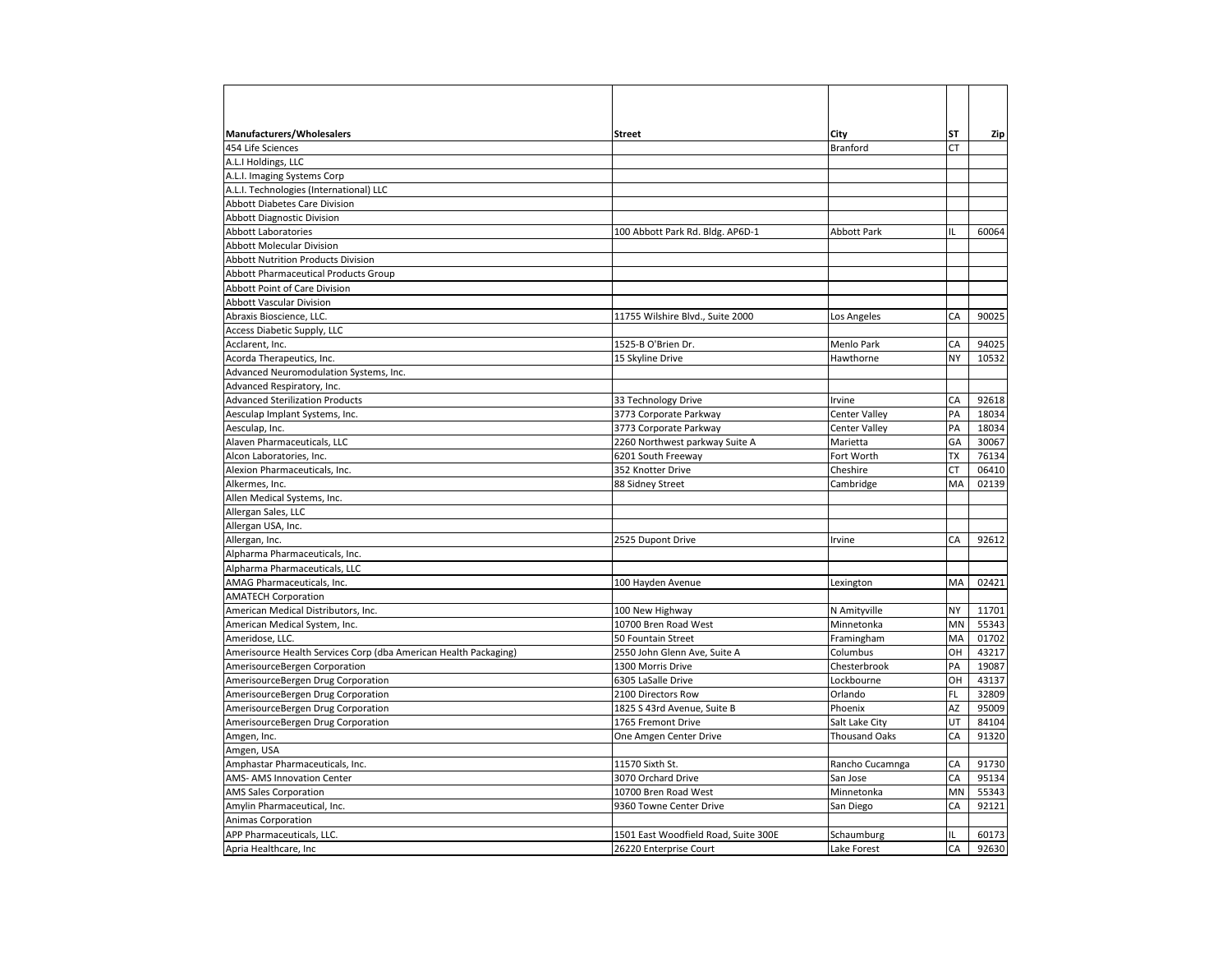| Arizant Heathcare Inc.                               | 10393 West 70th Street                | <b>Eden Prairie</b> | MN             | 55344 |
|------------------------------------------------------|---------------------------------------|---------------------|----------------|-------|
| Arizant Inc                                          |                                       |                     |                |       |
| Armstrong Pharmaceuticals, Inc.                      | 10 Dan Rd.                            | Canton              | MA             | 02132 |
| A-S Medication Solutions, LLC                        | 2401 Commerce Drive                   | Libertyville        | IL.            | 60048 |
| Ascend Therapeutics, Inc.                            | 607 Herndon Parkway, Suite 110        | Herndon             | VA             | 20170 |
| ASD Specialty Healthcare, Inc.                       | 345 International Boulvard, Suite 400 | <b>Brooks</b>       | KY             | 40109 |
| ASD Specialty Healthcare, Inc.                       | 5360 Capital Court, Suite 102         | Reno                | <b>NV</b>      | 89502 |
| ASD Specialty Healthcare, Inc. (dba Ocology Supply)  | 2801 Horace Sheppard Drive            | Dothan              | AL             | 36303 |
| Astellas Pharma US, Inc.                             | Three Parkway North                   | Deerfield           | IL             | 60015 |
| AstraZenca LP                                        | 1800 Concord Pike                     | Wilmington          | DE             | 19850 |
| Atos Medical, Inc.                                   | 11390 W Theodore Trecker Way          | <b>West Allis</b>   | WI             | 53214 |
| Atto BioScience, Inc.                                |                                       |                     |                |       |
| Auburn Pharmaceutical                                | 1775 John R. Road                     | Troy                | MI             | 48083 |
| Autosuture                                           |                                       |                     |                |       |
| Auxilium Pharmaceuticals, Inc.                       | 40 Valley Steam Parkway               | Malvern             | PA             | 19355 |
| Axcan Pharma US, Inc.                                | 22 Inverness Center Parkway           | Birmingham          | AL             | 35242 |
| Azur Pharma, Inc.                                    | 1818 Market Street, Suite 2350        | Philadelphia        | PA             | 19103 |
| B. Braun Interventional Systems, Inc.                | 824 Twelfth Avenue                    | Bethlehem           | PA             | 18018 |
| B. Braun Medical, Inc.                               | 824 Twelfth Avenue                    | Bethlehem           | PA             | 18018 |
| Banyan International Corp.                           | 2118 E. Interstte 20                  | Abilene             | TX             | 79604 |
| Bard Access Systems, Inc.                            |                                       |                     |                |       |
| Bard Peripheral Vascular, Inc.                       |                                       |                     |                |       |
| <b>Barr Laboratories</b>                             |                                       |                     |                |       |
| <b>Barr Pharmaceuticals</b>                          |                                       |                     |                |       |
| Bausch & Lomb, Incorporated                          |                                       | Rochester           | <b>NY</b>      | 14604 |
|                                                      | One Bausch & Lomb Place               |                     |                |       |
| <b>Baxter Healthcare Corporation</b>                 | One Baxter Parkway                    | Deerfield           | IL.            | 60015 |
| Bayer Healthcare Pharmaceuticals, Inc.               |                                       |                     | <b>NY</b>      |       |
| Bayer Healthcare, LLC.                               | 555 White Plains Road                 | Tarrytown           |                | 10591 |
| Bayer Healthcare, LLC. Animal Health Division        |                                       |                     |                |       |
| BD AcuteCare, Inc.                                   |                                       |                     |                |       |
| BD Biosciences Sys & Reagents, Inc.                  |                                       |                     |                |       |
| BD Infusion Therapy Systems, Inc.                    |                                       |                     |                |       |
| BDI Pharma, Inc.                                     | 120 Research Drive                    | Columbia            | SC             | 29203 |
| <b>Becton Dickinson and Company</b>                  | 1 Becton Drive                        | Franklin Lakes      | NJ             | 07417 |
| <b>Beldere Corporation</b>                           |                                       |                     |                |       |
| Bellco Drug Corp.                                    | 5500 New Horizons Blvd.               | N Amityville        | <b>NY</b>      | 11701 |
| <b>BEMS Holdings, LLC</b>                            |                                       |                     |                |       |
| Bioform Medical, Inc.                                | 1875 S. Grant St., Suite 110          | San Mateo           | CA             | 94402 |
| Biogen Idec                                          | 14 Cambridge Center                   | Cambridge           | MA             | 02142 |
| BioMarin Pharmaceutical, Inc.                        | 105 Digital Drive                     | Novato              | CA             | 94949 |
| <b>BioRx</b>                                         | 10828 Kenwood Road                    | Cincinnati          | OH             | 45242 |
| Biosense Webster, Inc.                               | 3333 Diamond Canyon Road              | Diamond Bar         | CA             | 91765 |
| <b>Biotest Pharmaceuticals Corporation</b>           | 5800 Park of Commerce Blvd. NW        | <b>Boca Raton</b>   | FL.            | 33487 |
| <b>Blu Pharmaceuticals</b>                           | 301 Robey Street                      | Franklin            | KY             | 42124 |
| Boehringer Ingelheim Pharmaceuticals, Inc.           | 900 Ridgebury Rd.                     | Ridgefield          | <b>CT</b>      | 06877 |
| <b>Boston Scientific Corporation</b>                 | One Boston Scientific Place           | Natick              | MA             | 01760 |
| <b>Boston Scientific Neuromodulation Corporation</b> | One Boston Scientific Place           | <b>Natick</b>       | MA             | 01760 |
| <b>BoundTree Medical, LLC</b>                        |                                       |                     |                |       |
| Bristol-Myers Squibb Company                         | 777 Scudders Mill Road                | Plainsboro          | NJ             | 08536 |
| C.R. Bard, Inc.                                      | 730 Central Avenue                    | Hill                | N <sub>J</sub> | 07974 |
| California Golden State Finance Company              |                                       |                     |                |       |
| Cardinal Companies and it's subsidaries              |                                       |                     |                |       |
| Cardinal Health, Inc.                                | 7000 Cardinal Place                   | Dublin              | OH             | 43017 |
| Centocor Ortho Biotec. LP                            |                                       |                     |                |       |
| Centocor Ortoh Biotec, Inc.                          |                                       |                     |                |       |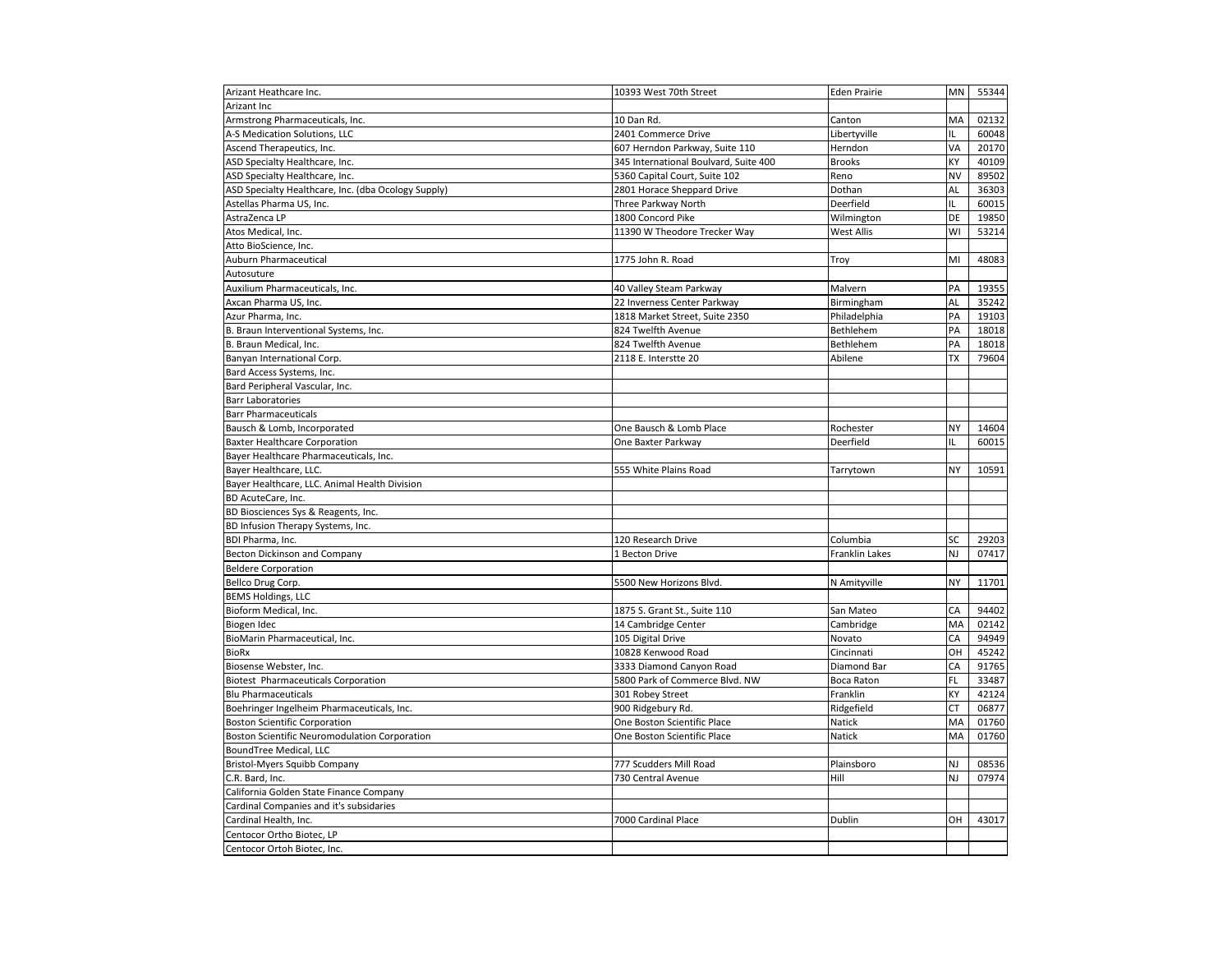| Central Admixture Pharmacy Services, Inc. | 824 Twelfth Avenue                         | Bethlehem        | PA        | 18018 |
|-------------------------------------------|--------------------------------------------|------------------|-----------|-------|
| Cephalon, Inc.                            | 41 Moores                                  | Frazer           | PA        | 19355 |
| Cerexa, Inc.                              |                                            |                  |           |       |
| <b>CGSF Funding Corporation</b>           |                                            |                  |           |       |
| Chapin Drug Company                       | 5100 East Hunter Avenue                    | Anaheim Hills    | CA        | 92807 |
| Codman & Shurtleff, Inc.                  | 325 Paramount Drive                        | Raynham          | MA        | 02769 |
| <b>Colgate Oral Pharmaceuticals</b>       | 300 Park Ave                               | <b>New York</b>  | <b>NY</b> | 10022 |
| Colorado Medical Cyclotron                |                                            |                  |           |       |
| Columbia Laboratories, Inc.               | 354 Eisenhower Parkway, Plaza 1, 2nd floor | Livingston       | NJ        | 07039 |
| ConvaTec, Inc.                            | 100 Headquarters Park Drive                | Skillman         | NJ        | 08558 |
| Cook Incorporated                         |                                            |                  |           |       |
| Cook Medical Incorporated                 | 1025 West Acuff Rd                         | Bloomington      | IN        | 47404 |
| Cordis Corporation                        | 14201 NW 60th Avenue                       | Miami Lakes      | FL        | 33014 |
| Coria Laboratories, LTD                   | 3909 Hulen Street                          | Fort Worth       | TX        | 76107 |
| Covidien                                  | 15 Hampshire St.                           | Mansfield        | MA        | 02048 |
| CPG Industries, Inc.                      |                                            |                  |           |       |
| Crocker Plaza Company                     |                                            |                  |           |       |
| CryoLife, Inc.                            | 1655 Roberts Blvd. NW                      | Kennesaw         | GA        | 30144 |
| <b>CSL Behring</b>                        | 1020 First Ave., PO Box 60501              | King of Prussia  | PA        | 19406 |
| CSL Biotherapies, Inc.                    |                                            |                  |           |       |
| Cubist Pharmaceuticals, Inc.              | 65 Hayden Avenue                           | Lexington        | MA        | 02421 |
| <b>Cypress Medical Products, LLC</b>      |                                            |                  |           |       |
| D & K Healthcare Resources, Inc.          |                                            |                  |           |       |
| D & K Pharmacy Solutions, Inc.            |                                            |                  |           |       |
| Daiichi-Sankyo, Inc.                      | Two Hilton Court                           | Parsippany       | NJ        | 07054 |
| Darby Dental Supply Inc.                  | 300 Jericho Quadrangle                     | Jericho          | NY        | 11753 |
| Darby Dental Supply Inc.                  | 4745 Longley Lane                          | Reno             | NV        | 89502 |
| Darby Dental Supply Inc.                  | 4460 E. Holmes Road                        | Memphis          | ΤN        | 38118 |
| Davol, Inc.                               |                                            |                  |           |       |
| DC Land Company                           |                                            |                  |           |       |
| <b>DCAZ Land Company</b>                  |                                            |                  |           |       |
| De Novo Software, Inc.                    | 3250 Wilshire Blvd, STE 803                | Los Angeles      | CA        | 90010 |
| De Novo Software, Inc.                    | 3250 Wilshire Blvd, STE 803                | Los Angeles      | CA        | 90010 |
| DePuy Miltek, Inc.                        | 325 Paramount Drive                        | Raynham          | MA        | 02768 |
| DePuy Orthopedics, Inc.                   | 700 Orthopaedic Drive                      | Warsaw           | IN        | 46581 |
| DePuy Spine, a Johnson and Johnson Co.    | 325 Paramount Drive                        | Raynham          | MA        | 02038 |
| Dermik Laboratories                       |                                            |                  |           |       |
| Dey, LP                                   |                                            |                  |           |       |
| <b>Direct Dental</b>                      | 1267 Spice Island                          | Sparks           | <b>NV</b> | 89431 |
| Discovery Labware, Inc.                   |                                            |                  |           |       |
| Disetronic Medical Systems, Inc.          |                                            | Indianapolis     | IN        |       |
| Dispensing Solutions, Inc.                | 3000 W. Warner Ave.                        | Santa Anna       | CA        | 92704 |
| Diversified Healthcare, LLC               |                                            |                  |           |       |
| DJO Surgical                              |                                            |                  |           |       |
| DJO, LLC                                  | 1430 Decision St.                          | Vista            | CA        | 92081 |
| Dubin Medical, Inc.                       | 970 Turquoise Street                       | San Diego        | CA        | 92109 |
| EBEWE Parenta Pharmaceuticals, Inc.       |                                            |                  |           |       |
| Edwards Lifesciences, LLC                 | One Edwards Way                            | Irvine           | CA        | 92614 |
| Edwards Medical Supply, Inc.              |                                            |                  |           |       |
| EIR Medical, Inc.                         |                                            |                  |           |       |
| Eisai Corporation of North America        | 100 Tice Blvd.                             | Woodcliff Lake   | NJ        | 07677 |
| Eisai, Inc.                               |                                            |                  |           |       |
| <b>Ekos Corporation</b>                   | 11911 North Creek Parkway South            | <b>Bothell</b>   | <b>WA</b> | 98011 |
| Elan Pharmaceuticals, Inc.                | 800 Gateway Blvd.                          | S. San Francisco | CA        | 94080 |
| Eli Lilly and Company                     | Lilly Corporate Center                     | Indianapolis     | IN        | 46285 |
|                                           |                                            |                  |           |       |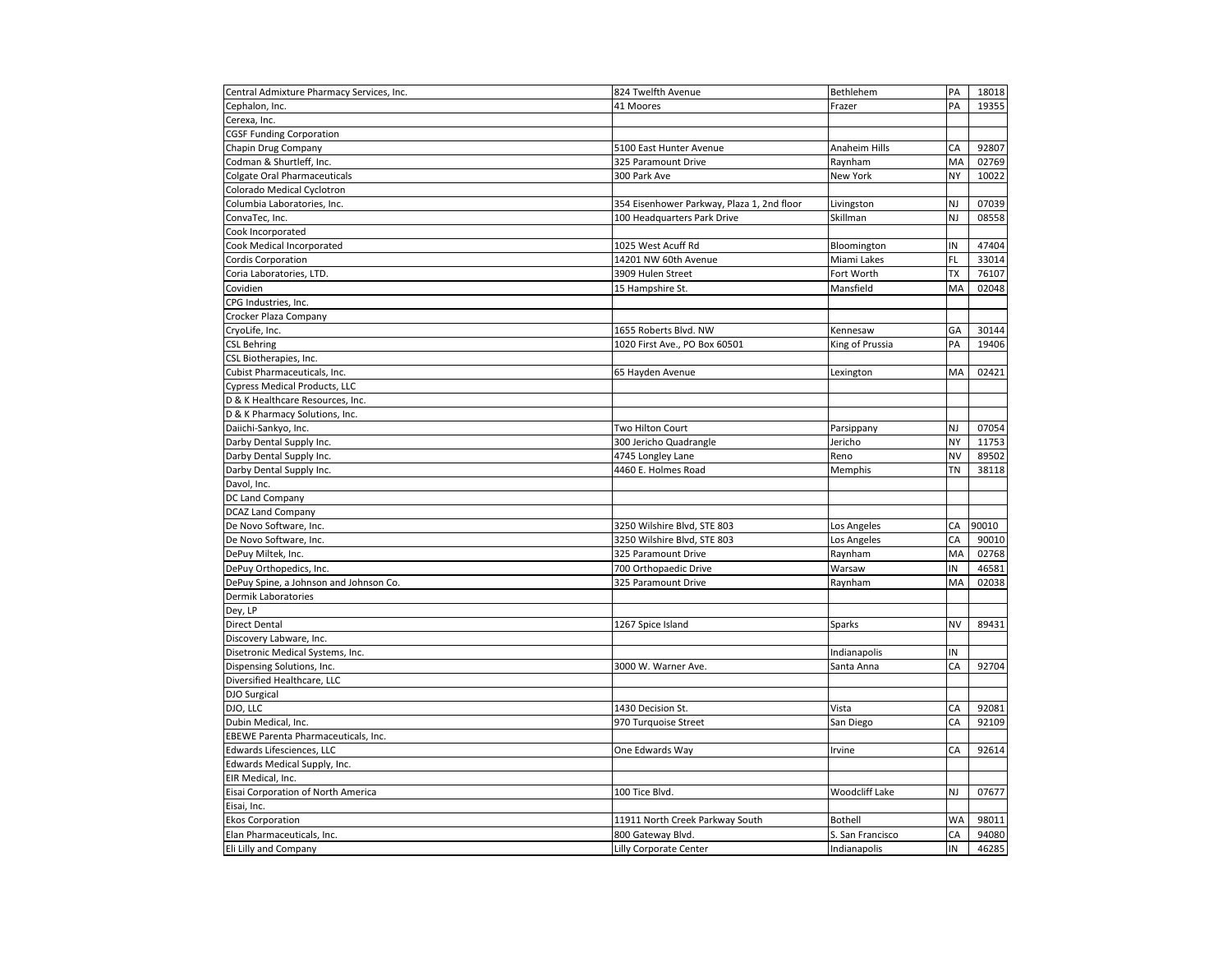| EMD Lexigen, Inc. and EMD Pharmaceuticals                      |                                  |                     |           |        |
|----------------------------------------------------------------|----------------------------------|---------------------|-----------|--------|
| EMD Serono Research Center, Inc. and EMD Biotech Center, Inc.  |                                  |                     |           |        |
| EMD Serono Research Institute, Inc. and subsidiaries           |                                  |                     |           |        |
| EMD Serono, Inc.                                               | One Technology Place             | Rockland            | MA        | 02370  |
| Emergency Medical Products, Inc.                               |                                  |                     |           |        |
| Empi                                                           |                                  |                     |           |        |
| Endo Pharmaceuticals Solutions, Inc.                           |                                  |                     |           |        |
| Endo Pharmaceuticals, Inc.                                     | 100 Endo Blvd.                   | Chadds Ford         | PA        | 19317  |
| Enterix, Inc.                                                  |                                  |                     |           |        |
| Enzon Pharmaceuticals, Inc.                                    | 685 Rt. 202/206                  | Bridgewater         | NJ        | 08807  |
| Eon Labs, Inc.                                                 |                                  |                     |           |        |
| <b>ETEX Corporation</b>                                        | 38 Sidney Street                 | Cambridge           | MA        | 02139  |
| <b>Ethex Corporation</b>                                       | One Corporate Woods Drive        | Bridgeton           | MO        | 63044  |
| Ethicon Endo-Surgery, Inc.                                     | 4545 Creek Road                  | Cincinnati          | OH        | 45242  |
| Ethicon Inc., subsidary of Johnson and Johnson                 | PO Box 151; Route 22 West        | Somerville          | NJ        | 08876  |
| Eurand Pharmaceuticals, Inc.                                   | 790 Township Line Rd., Suite 250 | Yardley             | Pa        | 19067  |
| ev3 Endovascular, Inc.                                         |                                  |                     |           |        |
| ev3, Inc.                                                      | 9600 54th Ave North              | Plymouth            | MN        | 55442  |
| <b>Expert Med</b>                                              |                                  |                     |           |        |
| Eyetech, Inc                                                   | 140 East Hanover Ave             | Cedar Knolls        | <b>NJ</b> | 087927 |
| Falcon Pharmaceuticals, Ltd.                                   |                                  |                     |           |        |
| Ferring Pharmaceuticals, Inc                                   | 4 Gatehall Drive, Third Floor    | Parsippany          | NJ        | 07054  |
| FFF Enterprises, Inc.                                          | 41093 County Center Dr.          | Temecula            | CA        | 92591  |
| <b>First Veterinary Supply</b>                                 |                                  |                     |           |        |
| Fleming & Company, Pharmaceuticals dba Fleming Pharmaceuticals | 1733 Gilsinn Lane                | Fenton              | <b>MO</b> | 63026  |
| Focus Diagnostics, Inc.                                        |                                  |                     |           |        |
|                                                                |                                  |                     |           |        |
| Foremost Iran Corporation                                      |                                  |                     |           |        |
| Foremost Tehran, Inc.                                          |                                  |                     | <b>MO</b> |        |
| Forest Pharmaceuticals, Inc.                                   | 13600 Shoreline Dr.              | St. Louis           |           | 63045  |
| Forest Research Institute                                      |                                  |                     |           |        |
| Formost Shir, Inc.                                             |                                  |                     |           |        |
| Galderma Laboratories, L.P.                                    | 14501 North Freeway              | Fort Worth          | <b>TX</b> | 76166  |
| Gallipot, Inc.                                                 | 2400 Pilot Knob Road             | St. Paul            | <b>MN</b> | 55120  |
| Gambro Renal Products, Inc.                                    | 14143 Denver West Parkway        | Lakewood            | CO        | 80401  |
| <b>Gate Pharmaceuticals</b>                                    |                                  |                     |           |        |
| GE Healthcare, Inc.                                            | 101 Carnegie Center              | Princeton           | NJ        | 08540  |
| GeneOhm Sciences, Inc.                                         |                                  |                     |           |        |
| General Injectables and Vaccines, Inc.                         |                                  |                     |           |        |
| Genetech, Inc.                                                 | 1 DNA Way                        | South San Francisco | CA        | 94080  |
| Genetech, USA, Inc.                                            |                                  |                     |           |        |
| GenTrac, Inc.                                                  |                                  |                     |           |        |
| Genzyme Corporation                                            | 500 Kendall St.                  | Cambridge           | MA        | 02142  |
| Gilead Sciences, Inc.                                          | 333 Lakeside Drive               | <b>Foster City</b>  | CA        | 94404  |
| GlaxoSmithKline Consumer Healthcare, LP                        |                                  |                     |           |        |
| Glenwood, LLC                                                  | 111 Cedar Lane                   | Englewood           | NJ        | 07631  |
| Global Care Quest, Inc                                         |                                  |                     |           |        |
| <b>Global Pharmaceutical Sourcing</b>                          | 11736 Parklawn Drive             | Rockville           | MD        | 20852  |
| Graceway Pharmaceuticals, LLC                                  | 340 Martin Luther King Blvd.     | <b>Bristol</b>      | ΤN        | 37620  |
| <b>Guidant Sales Corporation</b>                               | 4100 Hamline Avenue, North F368  | St. Paul            | MN        | 55112  |
| <b>Gulf South Medical Supply</b>                               |                                  |                     |           |        |
| H.D. Smith Wholesale Drug/Barnes                               | 1370 Victoria Stree              | Carson              | CA        | 90746  |
| H.J. Harkins Company, Inc. dba Pharma Pac                      | 513 Sandydale Drive              | Nipomo              | CA        | 93444  |
| Hand Innovations, LLC.                                         |                                  |                     |           |        |
| Health Mart Systems, Inc.                                      |                                  |                     |           |        |
| Healthpoint, LTD.                                              | 3909 Hulen Street                | Fort Worth          | <b>TX</b> | 76107  |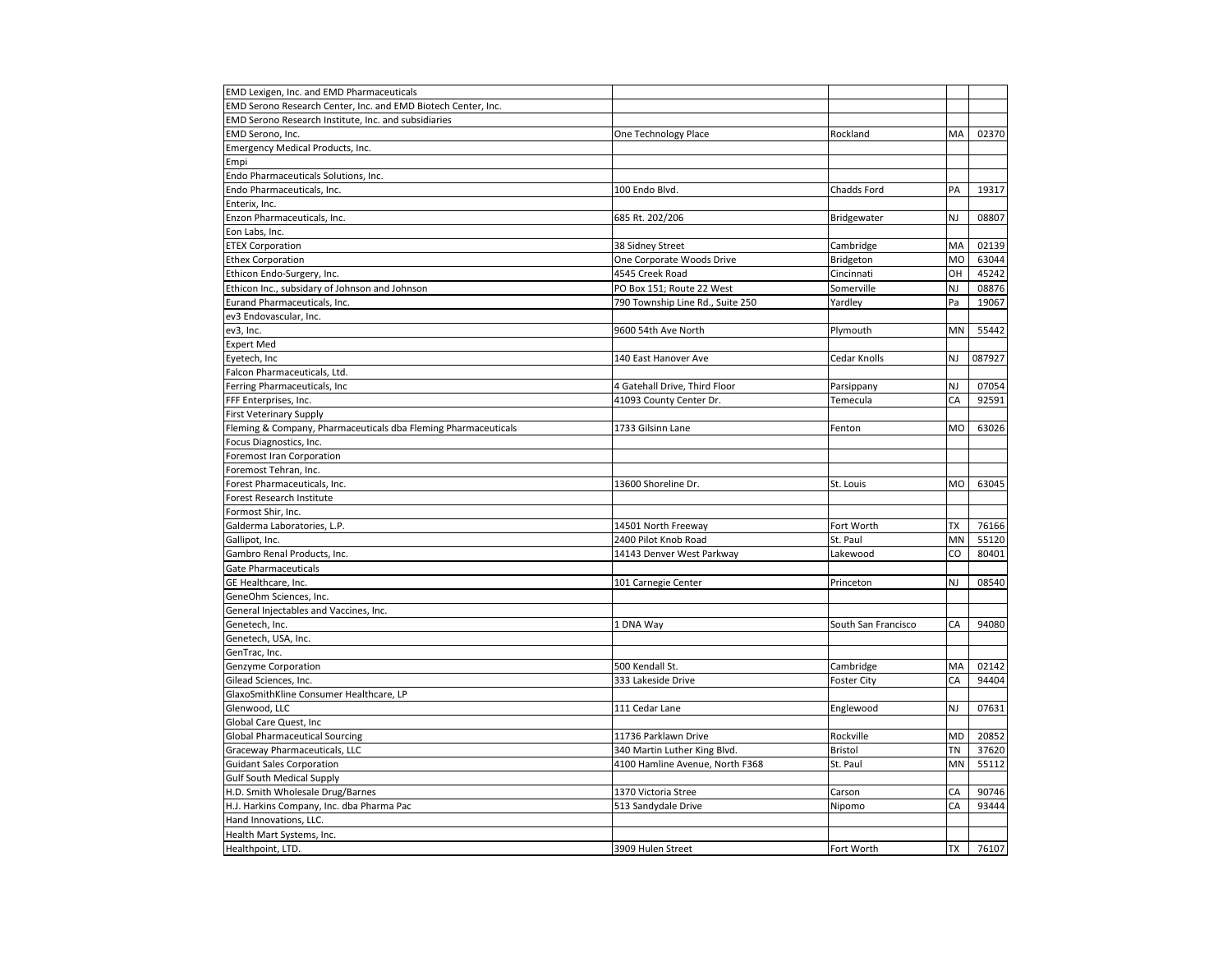| HemoCue, Inc.                                                       | 40 Empire Dr.                         | Lake Forest       | CA        | 92630 |
|---------------------------------------------------------------------|---------------------------------------|-------------------|-----------|-------|
| Henry Schein                                                        | 135 Duryea Rd.                        | Melville          | NY        | 11747 |
| <b>HF Land Company</b>                                              |                                       |                   |           |       |
| Hill-Rom Company, Inc.                                              |                                       |                   |           |       |
| Hill-Rom Manufacturing, Inc.                                        |                                       |                   |           |       |
| Hill-Rom Services, Inc.                                             |                                       |                   |           |       |
| Hill-Rom, Inc.                                                      | 1069 East State Road 46               | <b>Batesville</b> | IN        | 47006 |
| Hoffman-La Roche, Inc.                                              | 340 Kingsland Street                  | Nutley            | NJ        | 07110 |
| Hospira, Inc.                                                       | 275 North Field Drive                 | Lake Forest       | IL.       | 60045 |
| -Flow Corporation                                                   | 20202 Windrow Drive                   | Lake Forest       | CA        | 92630 |
| ImClone Systems                                                     |                                       |                   |           |       |
| <b>Independent Pharmacy Cooperative</b>                             | 1550 Columbus St.                     | Sun Prairie       | WI        | 53590 |
| Influence Medical Technologies Ltd.                                 | 10700 Bren Road West                  | Minnetonka        | MN        | 55343 |
| InnovaQuartz Incorporated dba American Medical Systems and AMS      | 23030 N. 15th Ave.                    | Phoenix           | AZ        | 85027 |
| INO Therapeutics, LLC, subsidary of Ikara Holdings, Inc.            | 6 Route 173                           | Clinton           | NJ        | 08809 |
| InSource, Inc.                                                      |                                       |                   |           |       |
| Integra Healthcare Products                                         |                                       |                   |           |       |
| Integra LifeSciences Corrporation and subsidaries                   |                                       |                   |           |       |
| Integra LifeSciences Holdings Corporation                           | 311 Enterprise Drive                  | Plainsboro        | NJ        | 08536 |
| Integra Radionics, Inc.                                             |                                       |                   |           |       |
| Integra Sales, Inc.                                                 |                                       |                   |           |       |
| Integra Spine, Inc.                                                 |                                       |                   |           |       |
| Integrated Commercialization Solutions, Inc.                        | 345 Easter Hunter Avenue              | Anaheim Hills     | CA        | 92807 |
| Integrated Commercialization Solutions, Inc.                        | 5360 Capital Court, Suite 102         | Reno              | <b>NV</b> | 89502 |
| Intendis, Inc.                                                      |                                       |                   |           |       |
| International Medication Systems, Ltd.                              | 1886 Santa Anita Ave.                 | S. El Monte       | CA        | 91733 |
| Intervet, Inc. dba Intervet/Schering-Plough Animal Health           | 2000 Galloping Hill Rd.               | Kenilworth        | NJ        | 07033 |
| InVertiv Health (Novartis Consumer Health, Inc.)                    |                                       |                   |           |       |
| Inwood Laboratories, Inc.                                           |                                       |                   |           |       |
| IsoTis OrthoBiologics, Inc.                                         |                                       |                   |           |       |
| IsoTis, Inc.                                                        |                                       |                   |           |       |
| Ista Pharmaceuticals, Inc.                                          | 15295 Alton Parkway                   | Irvine            | CA        | 92618 |
| Ivpcare Northeast, Inc.                                             |                                       |                   |           |       |
| Ivpcare, Inc.                                                       |                                       |                   |           |       |
| Janssen                                                             |                                       |                   |           |       |
| Jarit Instruments, Inc.                                             |                                       |                   |           |       |
| Jazz Pharmaceuticals, Inc.                                          | 3180 Porter Drive                     | Palo Alto         | CA        | 94304 |
| Jewett Drug, LLC.                                                   |                                       |                   |           |       |
| JHP Pharmaceuticals, LLC                                            | One Upper Pond Rd, Bldg. D, 3rd floor | Parsippany        | NJ        | 07054 |
| JMI-Daniels Pharmaceuticals, Inc.                                   |                                       |                   |           |       |
| Johnson & Johnson Health Care Systems, Inc.                         | 425 Hoes Lane                         | Piscataway        | NJ        | 08855 |
| Johnson & Johnson Healthcare Products Division of McNeil, PPC, Inc. | 199 Grandview Road                    | Skillman          | NJ        | 08558 |
| Johnson & Johnson-Merck Consumer Pharmaceuticals Co.                | 7050 Camp Hill Road                   | Ft. Washington    | PA        | 19034 |
| Johnson and Johnson Consumer Products Company                       | 199 Grandview Road                    | Skillman          | NJ        | 08558 |
| Johnson and Johnson Pharmaceutical Group Health Care Compliance     | 1125 Trenton-Harbourton Road          | Titusville        | NJ        | 08560 |
| Johnson and Johnson Vision Care, Inc.                               | 7500 Centurion Parkway, Suite 100     | Jacksonville      | FL        | 32256 |
| Karl Storz Development Corp.                                        |                                       |                   |           |       |
| Karl Storz Endoscopia Latino America Incorporated                   |                                       |                   |           |       |
| Karl Storz Endoscopy-America, Inc.                                  |                                       |                   |           |       |
| Karl Storz Endovision, Inc.                                         |                                       |                   |           |       |
| Karl Storz Imaging, Inc.                                            |                                       |                   |           |       |
| Karl Storz Integrated Solutions, LLC                                |                                       |                   |           |       |
| Karl Storz Lithotripsy-America, Inc.                                |                                       |                   |           |       |
| Karl Storz North America                                            | 2151 E. Grand Ave                     | El Segundo        | CA        | 90245 |
| Karl Storz Veterinary Endoscopy - America, Inc.                     |                                       |                   |           |       |
|                                                                     |                                       |                   |           |       |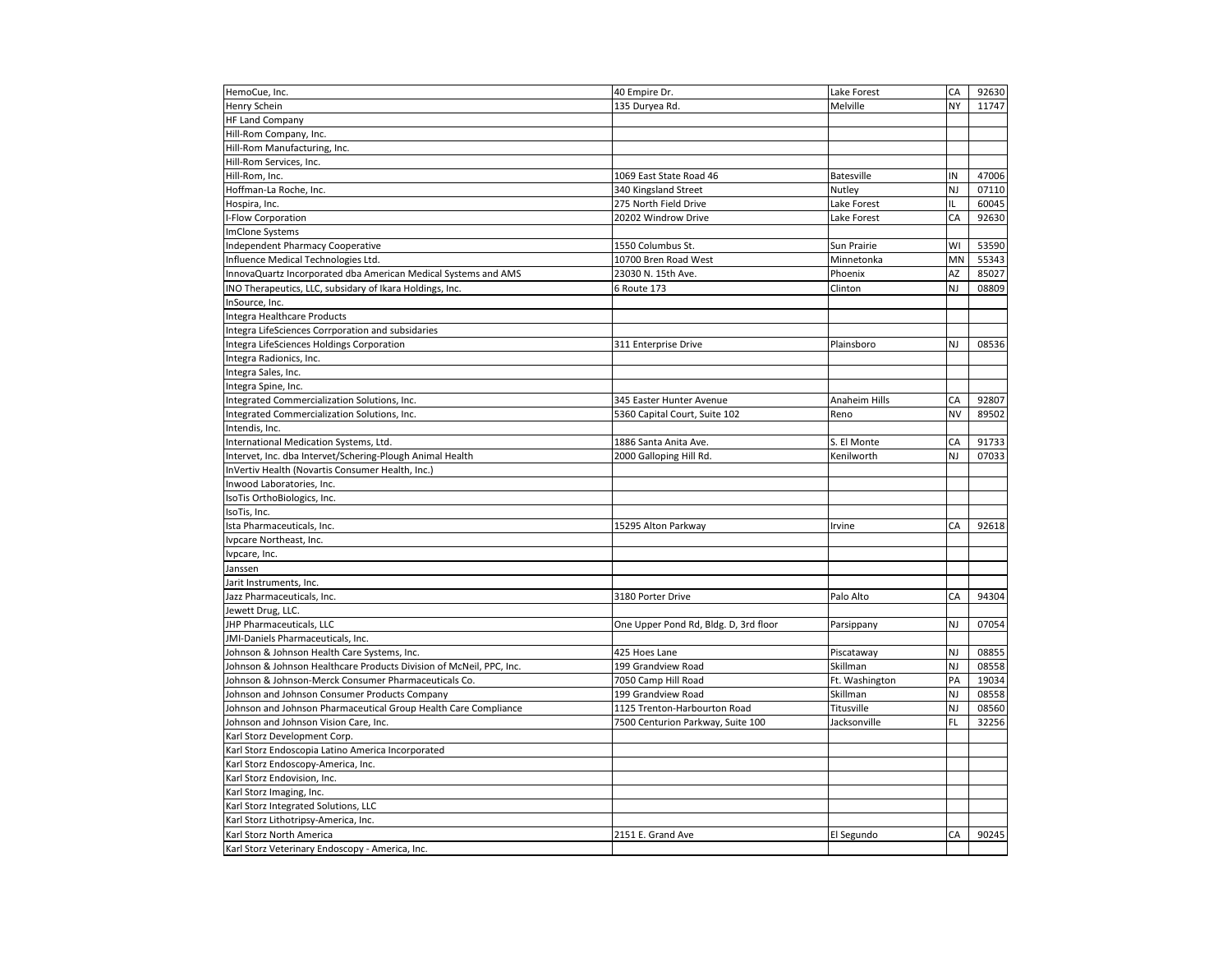| <b>KCI USA</b>                                                               | 8023 Vantage Drive    | San Antonio       | TX        | 78230 |
|------------------------------------------------------------------------------|-----------------------|-------------------|-----------|-------|
| Kendall                                                                      |                       |                   |           |       |
| King Pharmaceuticals Research and Development, Inc.                          |                       |                   |           |       |
| King Pharmaceuticals, Inc.                                                   | 501 Fifth Stree       | <b>Bristol</b>    | TN        | 37620 |
| Knowledgeable Healthcare Solutions, Inc.                                     |                       |                   |           |       |
| KWS & P, Inc.                                                                |                       |                   |           |       |
| KWS & P/SFA, Inc.                                                            |                       |                   |           |       |
| Laserscope D/B/A American Medical Systems                                    | 3070 Orchard Drive    | San Jose          | CA        | 95134 |
| Letco Medical                                                                | 1316 Commerce Dr. NW  | Decatur           | AL        | 35601 |
| LifeCell Corporation                                                         | One Millennium Way    | <b>Branchburg</b> | NJ        | 08876 |
| LifeScan, Inc.                                                               | 1000 Gilbraltar Drive | Milpitas          | CA        | 95035 |
| LigaSure                                                                     |                       |                   |           |       |
| Liko North America, LLC                                                      |                       |                   |           |       |
| LXU Healthcare Inc, Medical Speciality Prodcuts                              |                       |                   |           |       |
| <b>Major Pharmaceuticals</b>                                                 |                       |                   |           |       |
| Mallinckrodt                                                                 |                       |                   |           |       |
| Matheson Tri-Gas, Inc.                                                       | 825 Marietta Way      | Sparks            | NV        | 89431 |
| Mayne Pharma (USA), Inc.                                                     |                       |                   |           |       |
| <b>MBI</b>                                                                   | 1353 Arville St.      | Las Vegas         | <b>NV</b> | 89102 |
| McKesson Automation Inc.                                                     |                       |                   |           |       |
| McKesson Automation Systems, Inc.                                            |                       |                   |           |       |
| McKesson Capital Funding Corporation                                         |                       |                   |           |       |
| McKesson Capital, LLC                                                        |                       |                   |           |       |
| <b>McKesson Corporation</b>                                                  | 280 Dividend Road     | Rocky Hill        | СT        | 06067 |
| <b>McKesson Corporation</b>                                                  |                       |                   |           |       |
| McKesson Corporation and applicable entities                                 | One Post Road         | San Francisco     | CA        | 94104 |
|                                                                              | 3400 Fraser Street    | Aurora            | CO        | 80011 |
| McKesson Corporation dba McKesson Drug Company<br><b>McKesson Foundation</b> |                       |                   |           |       |
| McKesson Health Solutions Holdings, LLC                                      |                       |                   |           |       |
| McKesson Health Solutions Puerto Rico, Inc.                                  |                       |                   |           |       |
| McKesson Health Solutions Texas, Inc.                                        |                       |                   |           |       |
| McKesson Health Solutions, LLC.                                              |                       |                   |           |       |
|                                                                              |                       |                   |           |       |
| McKesson High Volume Solutions, Inc.                                         |                       |                   |           |       |
| McKesson Information Solutions, LLC                                          |                       |                   |           |       |
| McKesson International Holdings, LLC                                         |                       |                   |           |       |
| McKesson International, LLC                                                  |                       |                   |           |       |
| McKesson Medical-Surgical FDT Inc.                                           |                       |                   |           |       |
| McKesson Medical-Surgical Holdings, Inc.                                     |                       |                   |           |       |
| McKesson Medical-Surgical MediMart, Inc.                                     |                       |                   |           |       |
| McKesson Medical-Surgical Minnesota Supply, Inc.                             |                       |                   |           |       |
| McKesson Medical-Surgical Minnesota, Inc.                                    |                       |                   |           |       |
| McKesson Medical-Surgical, Inc.                                              |                       |                   |           |       |
| McKesson Pharmacy Optimization, LLC                                          |                       |                   |           |       |
| McKesson Pharmacy Systems, LLC                                               |                       |                   |           |       |
| McKesson Plasma and Biologics, LLC                                           |                       |                   |           |       |
| McKesson Property Management Company, Inc.                                   |                       |                   |           |       |
| McKesson Specialty Arizona, Inc.                                             |                       |                   |           |       |
| McKesson Specialty Care Distribution Corporation                             |                       |                   |           |       |
| McKesson Specialty Care Distribution Joint Venture LP                        |                       |                   |           |       |
| <b>McKesson Specialty Corporation</b>                                        |                       |                   |           |       |
| McKesson Specialty Distribution, LLC                                         |                       |                   |           |       |
| McKesson Specialty Holdings, LLC                                             |                       |                   |           |       |
| McKesson Specialty Pharmaceuticals, LLC                                      |                       |                   |           |       |
| McKesson Specialty Transportation Systems, Inc.                              |                       |                   |           |       |
| McKesson Transportation Systems, Inc.                                        |                       |                   |           |       |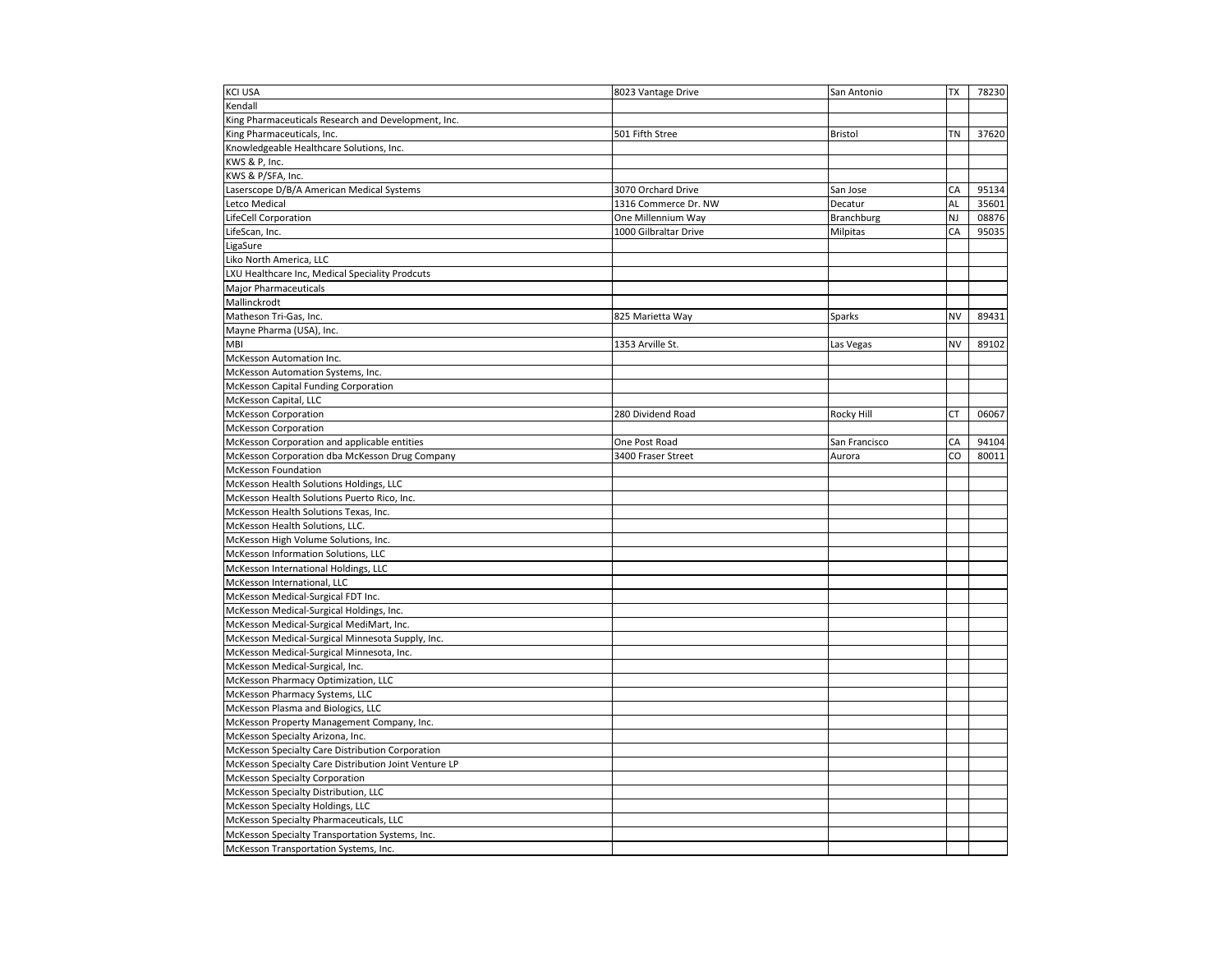| McNeil Consumer Healthcare Division of McNeil-PPC, Inc.    | 7050 Camp Hill Road                | Ft. Washington | PA        | 19034 |
|------------------------------------------------------------|------------------------------------|----------------|-----------|-------|
| <b>McNeil Pediatrics</b>                                   |                                    |                |           |       |
| <b>Meda Pharmaceuticals</b>                                | 265 Davidson Ave.                  | Somerset       | NJ        | 08873 |
| Medco Supply, Co.                                          | 500 Fillmore Ave.                  | Tonawanda      | NY        | 14150 |
| Med-Health Pharmaceutical Products, LLC.                   | 2875 Coleman Street                | N. Las Vegas   | <b>NV</b> | 89032 |
| Medical & Vaccine Products, Inc.                           |                                    |                |           |       |
| Medicsca Inc.                                              | 3955 W. Mesa Vista Ave. #10        | Las Vegas      | <b>NV</b> | 89118 |
| Medimexico S. de R.L. de C.V.                              |                                    |                |           |       |
| Medimmune Distribution, LLC.                               |                                    |                |           |       |
| Medimmune, LLC.                                            | One Medimmune Way                  | Gaithersburg   | MD        | 20878 |
| MEDIQ?PRN Life Support Services, LLC                       |                                    |                |           |       |
| <b>Medisystems Corporation</b>                             |                                    |                |           |       |
| Medisystems Europe S.p.A.                                  |                                    |                |           |       |
| Medisystems Services, Inc.                                 |                                    |                |           |       |
| Medrad, Inc.                                               |                                    |                |           |       |
| Medtronic, Inc.                                            | 710 Medtronic Pkway, LC370         | Minneapolis    | MN        | 55432 |
| Merck & Co., Inc.                                          | 351 North Sumneytown Pike, UG4B-35 | North Wales    | PA        | 19454 |
| Merck/Shering Plough joint venture Merck sourced employees |                                    |                |           |       |
| Meridian Medical Technologies, Inc.                        |                                    |                |           |       |
| Merz Pharmaceuticals, Inc.                                 | 4215 Tudor Lane                    | Greensboro     | <b>NC</b> | 27410 |
| Metro Medical Supply, Inc.                                 | 6645 Echo Ave., Suite C            | Reno           | <b>NV</b> | 89506 |
| Metro Medical Supply, Inc.                                 | 200 Cumberland Bend                | Nashville      | ΤN        | 37228 |
| MGI Pharma, Inc.                                           |                                    |                |           |       |
| Micro Therapeutics, Inc, dba Neurovascular                 |                                    |                |           |       |
| Micrus Endovascular Corporation                            | 821 Fox Lane                       | San Jose       | CA        | 95131 |
| Middle Brook Pharmaceuticals, Inc.                         | 20425 Seneca Meadows Parkway       | Germantown     | <b>MD</b> | 20876 |
|                                                            |                                    |                | MA        | 02139 |
| Millennium Pharmaceuticals<br>Miltex, Inc.                 | 40 Landsdowne Street               | Cambridge      |           |       |
| Minnesota Scientific, Inc.                                 |                                    |                |           |       |
|                                                            |                                    |                |           |       |
| Monarch Pharmaceuticals, Inc.                              |                                    |                |           |       |
| MSA Products, LLC                                          |                                    |                |           |       |
| Myhca, Inc.                                                |                                    |                |           |       |
| Mylan Pharmaceuticals, Inc.                                | 781 Chestnut Ridge Road            | Morgantown     | <b>WV</b> | 26505 |
| National Oncology Alliance, Inc.                           |                                    |                |           |       |
| NaviCare Systems, LLC                                      |                                    |                |           |       |
| NDC of Canada, Inc.                                        |                                    |                |           |       |
| NDCHealth Corporation                                      |                                    |                |           |       |
| NDCHealth Pharmacy Systems and Services, Inc.              |                                    |                |           |       |
| Nellcor                                                    |                                    |                |           |       |
| Neutrogena Corporation                                     | 5760 W. 96th Street                | Los Angeles    | CA        | 90045 |
| Northstar Rx, LLC                                          |                                    |                |           |       |
| Novaquest                                                  |                                    |                |           |       |
| Novartis Consumer Health, inc.                             | 200 Kimball Drive                  | Parsippany     | NJ        | 07054 |
| Novartis Pharmaceuticals Corporation                       | 59 Route 10                        | East Hanover   | NJ        | 07936 |
| Novartis Vaccines and Diagnostics, Inc.                    | 320 Massachusetts Ave.             | Cambridge      | MA        | 02139 |
| Novasys Medical, Inc.                                      | 39684 Eureka Drive                 | Newark         | CA        | 94560 |
| Noven Therapeutics, LLC.                                   | 11960 SW 144th Street              | Miami          | FL        | 33186 |
| Novo Nordisk, Inc.                                         | 100 College Road West              | Princeton      | NJ        | 08540 |
| Novogyne Pharmaceuticals                                   | 111960 SW 144th Street             | Miami          | FL        | 33186 |
| NuVasive, Inc.                                             | 7475 Lusk Boulevard                | San Diego      | CA        | 92121 |
| NxStage GmBH & Co. KG                                      |                                    |                |           |       |
| NxStage Medical, Inc.                                      | 439 S. Union St. 5th floor         | Lawrence       | MA        | 01843 |
| NxStage Verwaltungs GmBH                                   |                                    |                |           |       |
| Oncology Holdings II, Inc.                                 |                                    |                |           |       |
| Oncology Holdings, Inc.                                    |                                    |                |           |       |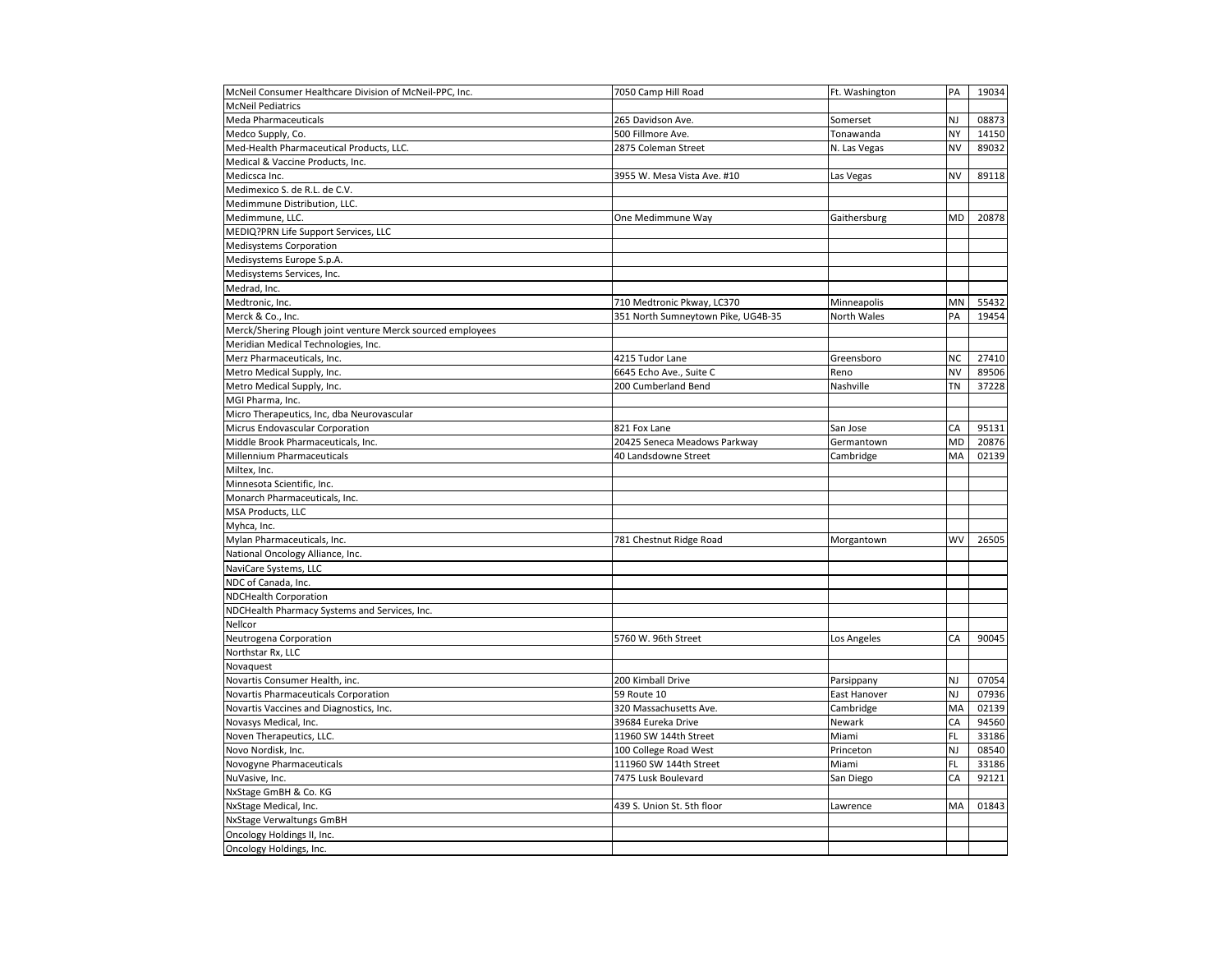| <b>Oncology Therapeutics Network Corporation</b>                              |                                         |                |                          |       |
|-------------------------------------------------------------------------------|-----------------------------------------|----------------|--------------------------|-------|
| OnMark, Inc.                                                                  |                                         |                |                          |       |
| Onyx Pharmaceuticals. Inc.                                                    | 2100 Powell St.                         | Emeryville     | CA                       | 94608 |
| Optronics                                                                     |                                         |                |                          |       |
| OraPharma, Inc.                                                               | 732 Louis Drive                         | Warminster     | PA                       | 18974 |
| Organics, LLC                                                                 |                                         |                |                          |       |
| <b>Ortho Dermatologics</b>                                                    | 5760 W. 96th St.                        | Los Angeles    | CA                       | 90045 |
| Ortho Women's Health and Urology                                              |                                         |                |                          |       |
| Ortho-Clinical Diagnostics a J&J Company                                      | 1001 US Route 202                       | Raritan        | NJ                       | 08869 |
| Orthofix, Inc.                                                                | 1720 Bray Central Drive                 | McKinney       | <b>TX</b>                | 75069 |
| Ortho-McNeil Institutional                                                    |                                         |                |                          |       |
| Ortho-McNeil Neurologics                                                      |                                         |                |                          |       |
| OSI Pharmaceuticals, Inc.                                                     | 41 Pinelawn Road                        | Melville       | <b>NY</b>                | 11747 |
| OTN Generics, Inc.                                                            |                                         |                |                          |       |
| OTN Participant, Inc.                                                         |                                         |                |                          |       |
| Otsuka America Pharmaceutical, Inc.                                           | 2440 Research Blvd.                     | Rockville      | <b>MD</b>                | 20850 |
| Owens and Minor Distribution, Inc.                                            | 2970 North Lamb Blvd, Suite 105         | Las Vegas      | NV                       | 89115 |
|                                                                               | 17720 Shideler Parkway, Suite B         |                | $\overline{\mathsf{LA}}$ | 95330 |
| Owens and Minor Distribution, Inc.                                            |                                         | Lathrop        |                          | 40228 |
| Owens and Minor Healthcare Logistics                                          | 6201 Global Distribution Way, Suite 101 | Louisville     | ky                       |       |
| Pacific Pharma, Inc.                                                          |                                         |                |                          |       |
| Palmetto State Pharmaceuticals                                                | 2000 Sam Rittenberg Blvd., suite 116    | Charleston     | SC                       | 29407 |
| Pamlab, LLC.                                                                  | 4099 Highway 190                        | Covington      | LA                       | 70433 |
| Par Pharmaceutical, Inc.                                                      | 300 Tice Blvd.                          | Woodcliff Lake | NJ                       | 07677 |
| Parkedale Pharmaceuticals, Inc.                                               |                                         |                |                          |       |
| Parmed Pharmaceuticals, Inc.                                                  |                                         |                |                          |       |
| Patient Account Management Services, Inc.                                     |                                         |                |                          |       |
| Patriot Pharmaceuticals, LLC.                                                 |                                         |                |                          |       |
| Patterson Companies. Inc.                                                     | 1031 Mendota Heights Road               | St. Paul       | MN                       | 55120 |
| Patterson Companies. Inc.                                                     | 86 Leominster Rd.                       | Sterling       | MA                       | 01564 |
| Patterson Dental Supply, Inc.                                                 | 6555 Tenaya Way, #100                   | Las Vegas      | <b>NV</b>                | 89113 |
| Patterson Dental Supply, Inc.                                                 | 1030 Winding Creek Road, Suite 150      | Roseville      | CA                       | 95678 |
| Patterson Logistics Services, Inc.                                            | 1905 Lakewood Dr.                       | Boone          | IA                       | 50036 |
| Patterson Logistics Services, Inc.                                            | 6419 S. 228th Street, Suite 101         | Kent           | <b>WA</b>                | 98032 |
| Patterson Logistics Services, Inc.                                            | 800 Monte Vista Drive                   | Dinuba         | CA                       | 93618 |
| Patterson Logistics Services, Inc.                                            | 925 Carolina Pines Blvd, Suite B        | Blythewood     | <b>SC</b>                | 29016 |
| Patterson Logistics Services, Inc.                                            | 23048 N 15th Ave                        | Phoenix        | AZ                       | 85027 |
| PD-Rx Pharmaceuticals, Inc.                                                   | 727 North Ann Arbor                     | Oklahoma City  | OK                       | 73127 |
| Per-Se Technologies, Inc.                                                     |                                         |                |                          |       |
| Per-Se Transaction Services, Inc.                                             |                                         |                |                          |       |
| PETNET Cleveland                                                              |                                         |                |                          |       |
| <b>PETNET Houston</b>                                                         |                                         |                |                          |       |
| PETNET Indiana                                                                |                                         |                |                          |       |
| Pfizer, Inc.                                                                  | 235 East 42nd Street                    | New York       | <b>NY</b>                | 10017 |
| Pharmatech Business Services, Inc.                                            |                                         |                |                          |       |
| PharMingen                                                                    |                                         |                |                          |       |
| Phillips Healthcare of North America, divison of Phillips Electronics NA Corp | 3000 Minuteman Road                     | Andover        | MA                       | 01810 |
| Phillips Medical Systems Company of North America                             | 22100 Bothell-Everett Highway N/S 522   | <b>Bothell</b> | <b>WA</b>                | 98021 |
| PhyServ Solutions, Inc.                                                       |                                         |                |                          |       |
| Physician Sales and Service                                                   |                                         |                |                          |       |
| Pliva, Inc.                                                                   |                                         |                |                          |       |
| Podiatry Online, Inc.                                                         |                                         |                |                          |       |
| Precise Dental Products, Inc.                                                 |                                         |                |                          |       |
| Precise Dental Products, Ltd.                                                 |                                         |                |                          |       |
| Pricara                                                                       |                                         |                |                          |       |
|                                                                               |                                         |                |                          |       |
| ProClaim, Inc.                                                                |                                         |                |                          |       |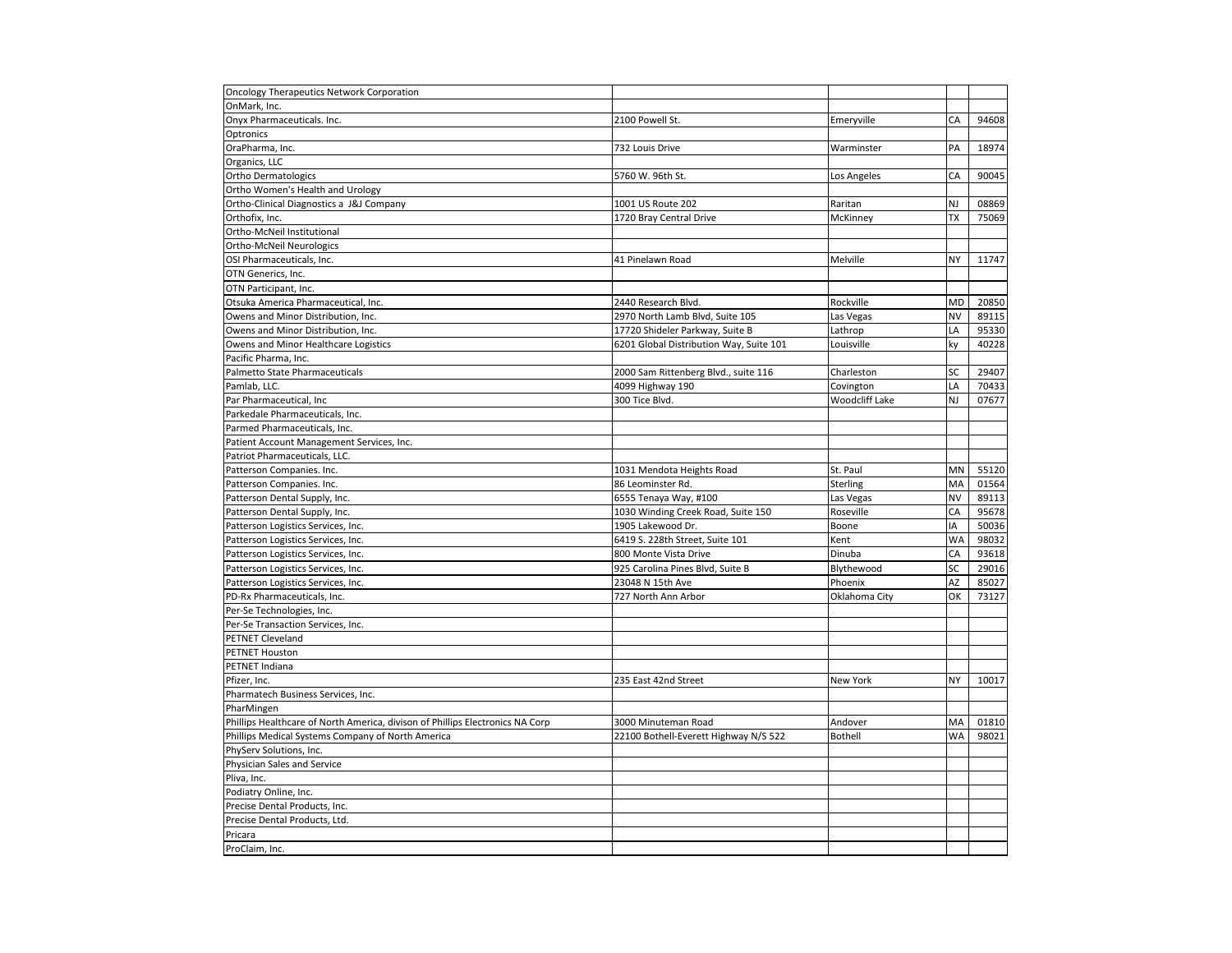| Proctor & Gamble Pharmaceuticals, Inc.                       | 299 E. Sixth Stree, 7th Floor                 | Cincinnati             | OH        | 45202  |
|--------------------------------------------------------------|-----------------------------------------------|------------------------|-----------|--------|
| Professional Dental Technologies, Inc.                       |                                               |                        |           |        |
| Promius Pharma, LLC                                          | 200 Somerset Corp. Blvd., Bldg. II, 7th floor | Bridgewater            | NJ        | 08807  |
| ProStrakan, Inc.                                             | 1430 US Highway 206, Suite 110                | Bedminster             | NJ        | 07921  |
| PSS World Medical, Inc.                                      | 4345 Southpoint Blvd.                         | Jacksonville           | FL        | 32216  |
| PST Products, LLC                                            |                                               |                        |           |        |
| PST Services, Inc.                                           |                                               |                        |           |        |
| Purchasing Alliance for Clinical Therapeutics, LLC           |                                               |                        |           |        |
| Purdue Products LP (OTC)                                     | One Stamford Forum / 201 Tresser Blvd.        | Stamford               | СT        | 06901  |
| Purdue Products LP (Rx)                                      | One Stamford Forum / 201 Tresser Blvd.        | Stamford               | СT        | 06901  |
| <b>Puritan Bennett</b>                                       |                                               |                        |           |        |
| QK Healthcare, Inc.                                          | 35 Sawgrass Drive                             | Bellport               | <b>NY</b> | 11713  |
| Quality King Distributors, Inc.                              |                                               |                        |           |        |
| Rebel Distributors Corp.                                     | 3607 Old Conejo Rd.                           | <b>Thousand Oaks</b>   | CA        | 91320  |
| Reckitt Benckiser Pharmaceuticals, Inc                       | 10710 Midlothian Turnpike, Suite 430          | Richmond               | VA        | 23235  |
| Ritchie Pharmacal Co.                                        | 119 State Street                              | Glasgow                | KY        | 42141  |
| <b>Roche Diagnostics</b>                                     | 9115 Hague Road                               | Indianapolis           | IN        | 46250  |
| Roche Laboratories, Inc.                                     |                                               |                        |           |        |
| Roche Nimblegen, Inc.                                        |                                               | Madison                | WI        |        |
| Roxane Laboratories, Inc.                                    | 1809 Wilson Road                              | Columbus               | OH        | 43228  |
| <b>RS Medical</b>                                            | 14001 SE First St.                            | Vancovuver             | <b>WA</b> | 98684  |
| S.K.U., Inc.                                                 |                                               |                        |           |        |
| Salix Pharmaceuticals, Inc.                                  | 1700 Perimeter Park Drive                     | Morrisville            | <b>NC</b> | 27560  |
| Sandoz Inc.                                                  | 506 Carnegie Center, Suite 400                | Princeton              | NJ        | 08540  |
| Sanofi Pasteur, Inc.                                         | Discovery Drive                               | Swiftwater             | PA        | 18370  |
| Sanofi-Aventis US                                            | 55 Corporate Drive                            | Bridgewater            | NJ        | 08807  |
| Sanofi-Aventis US, Inc.                                      |                                               |                        |           |        |
| Sanofi-Aventis US, LLC.                                      |                                               |                        |           |        |
|                                                              |                                               |                        |           | 92130  |
| Santarus, Inc.                                               | 3721 Valley Centre Dr., suite 400             | San Diego              | CA        |        |
| Santen Incorporated                                          | 555 Gateway Drive                             | Napa                   | CA        | 94558  |
| Sarnova HC, LLC                                              |                                               |                        |           |        |
| Saronva, Inc.                                                | P.O. Box 8023                                 | Dublin                 | OH        | 43016  |
| <b>Schering Corporation</b>                                  | 2000 Galloping Hill Rd.                       | Kenilworth             | NJ        | 07033  |
| Schering-Plough Healthcare Products                          | 2000 Galloping Hill Rd.                       | Kenilworth             | NJ        | 07033  |
| Schiele Pharma, Inc.                                         | 5 Concourse Parkway, Suite 1800               | Atlanta                | GA        | 30328  |
| Schwarz Pharma, Inc.                                         |                                               |                        |           |        |
| Sepracor, Inc.                                               | 84 Walterford Drive                           | Marlborough            | MA        | 01752  |
| Shire Human Genetic Therapies, Inc                           |                                               |                        |           |        |
| Shire Pharmaceuticals, Inc.                                  | 725 Chesterbrook Blvd.                        | Wayne                  | PA        | 19087  |
| Siemens Health Services                                      |                                               |                        |           |        |
| Siemens Medical Solutions USA, Inc.                          | 51 Valley Stream Parkway                      | Malvern                | PA        | 19355  |
| Siemens Molecular Imaging                                    |                                               |                        |           |        |
| <b>Siemens PETNET Solutions</b>                              |                                               |                        |           |        |
| Sigma-Tau Pharmaceuticals, Inc.                              | 9841 Washingtonian Blvd., Suite 500           | Gaithersburg           | <b>MD</b> | 20878  |
| SkinMedica                                                   | 5909 Sea Lion Place, Suite H                  | Carlsbad               | CA        | 92010  |
| Smith & Nephew Endoscopy                                     | 150 Minuteman Road                            | Andover                | MA        | 01810  |
| Smith & Nephew Inc., Biologics and Spine                     | 4721 Emperor Boulevard, Suite 100             | Durham                 | <b>NC</b> | 27703  |
| Smith & Nephew Orthopedics                                   | 1450 Brooks Road                              | Memphis                | TN        | 38116  |
| Smith & Nephew, Inc., Wound Management                       | 970 Lake Carillon Dr.                         | St. Petersburg         | FL.       | 33716  |
| Smith Medical Partners, LLC                                  | 950 Lively Blvd.                              | Wood Dale              | IL.       | 601891 |
| SmithKline Beecham Corporation d/b/a GlaxoSmithKline ("GSK") | <b>Five Moore Drive</b>                       | Research Triangle Park | <b>NC</b> | 27709  |
| Smiths Medical ASD, Inc.                                     | 10 Bowman Drive                               | Keene                  | <b>NH</b> | 03431  |
| Smiths Medical ASD, Inc.                                     | 8425 Airways Boulevard, Suite 108             | Southaven              | <b>MS</b> | 38671  |
| Smiths Medical ASD, Inc.                                     | 9255 Cusomhouse Plaza, Suite L                | San Diego              | CA        | 92154  |
| Smiths Medical ASD, Inc.                                     | 25 Production Avenue                          | Keene                  | <b>NH</b> | 03431  |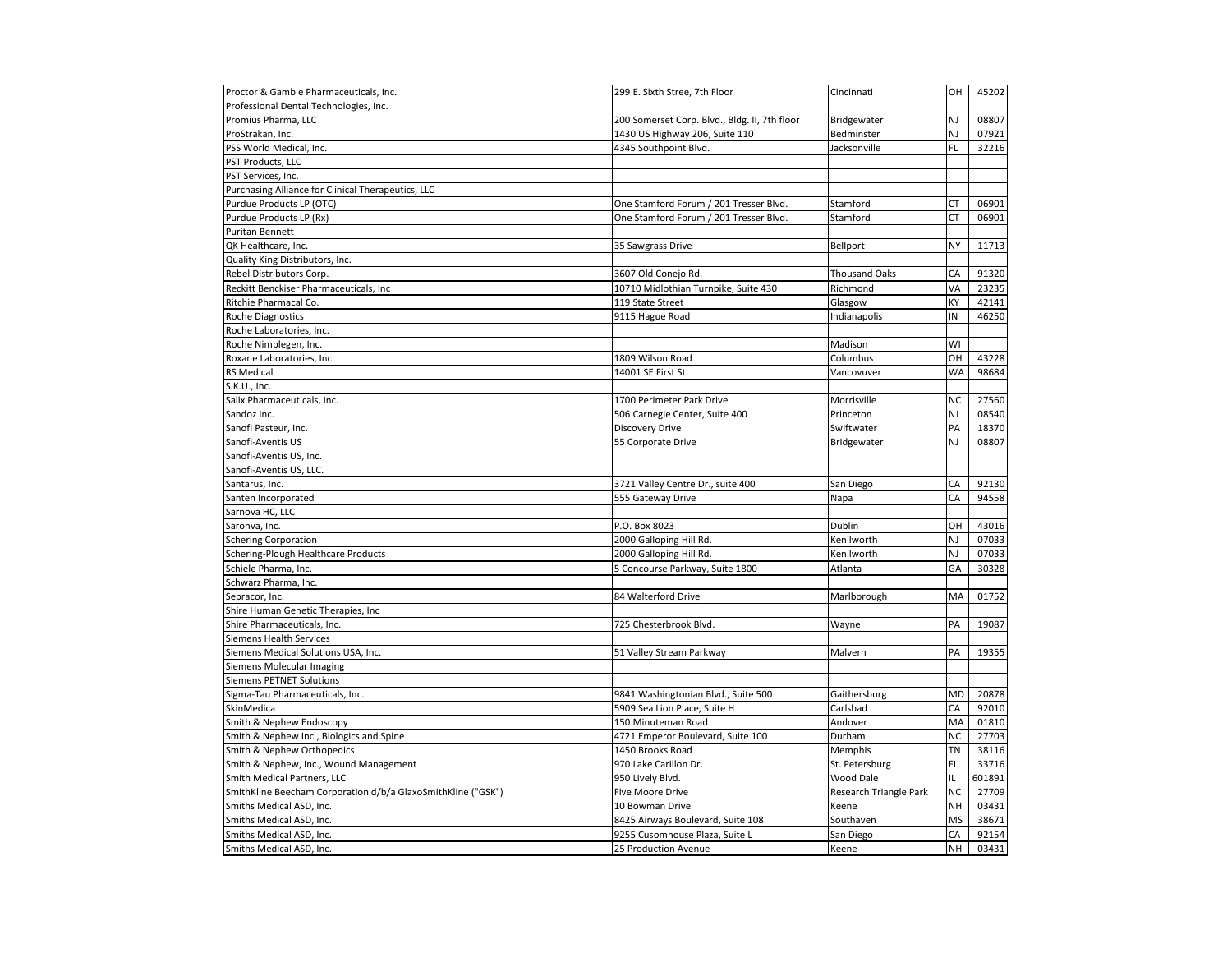| Smiths Medical ASD, Inc.                                                        | 5700 West 23rd Avenue              | Gary                   | IN        | 46406  |
|---------------------------------------------------------------------------------|------------------------------------|------------------------|-----------|--------|
| Smiths Medical ASD, Inc.                                                        | 6250 Shier Rings Road              | Dublin                 | OH        | 43016  |
| Smiths Medical dba Medex Cardio-Pulmonary, Inc.                                 | 330 Corporate Woods Parkway        | Vernon Hills           | IL        | 60061  |
| Smiths Medical MD, Inc.                                                         | 1265 Grey Fox Road                 | St. Paul               | <b>MN</b> | 55112  |
| Smiths Medical PM, Inc.                                                         |                                    |                        |           |        |
| Solarant Medical, Inc                                                           | 10700 Bren Road West               | Minnetonka             | MN        | 55343  |
| Solstice Neurosciences, Inc.                                                    | 40 General Warren Blvd., Suite 160 | Malvern                | PA        | 19355  |
| Solvay Biologicals LLC                                                          |                                    |                        |           |        |
| Solvay Pharmaceuticals, Inc.                                                    | 901 Sawyer Road                    | Marietta               | GA        | 30062  |
| Source CF, Inc. and it affiliates                                               |                                    |                        |           |        |
| Southern Anesthesia and Surgical, Inc.                                          |                                    |                        |           |        |
| St. Jude Medical S.C., Inc.                                                     |                                    |                        |           |        |
| St. Jude Medical, Inc.                                                          | One Lillehei Plaza                 | St. Paul               | MN        | 55117  |
| Stat Pharmaceuticals, Inc.                                                      | 9545 Pathway St.                   | Santee                 | CA        | 92071  |
| Stereotaxis, Inc.                                                               | 4320 Forest Park Avenue, Suite 100 | St. Louis              | <b>MO</b> | 63108  |
| <b>Sterling Medical Services, LLC</b>                                           |                                    |                        |           |        |
| Stiefel Laboratories, Inc.                                                      | 6340 Surgarloaf Parkway, Suite 400 | Duluth                 | GA        | 30097  |
| Strategic Health Alliance II, Inc.                                              |                                    |                        |           |        |
| Strativa Pharmaceutical                                                         |                                    |                        |           |        |
| SuperDimension                                                                  | 161 Cheshire Lane, Suite 100       | Plymouth               | MN        | 55441  |
| SuperDimension, Grmbh                                                           |                                    |                        |           |        |
| SuperDimension, Inc.                                                            |                                    |                        |           |        |
| SuperDimension, Ltd.                                                            |                                    |                        |           |        |
|                                                                                 |                                    |                        |           |        |
| SymCare Personalized Health Solutions, Inc.                                     |                                    |                        | PA        |        |
| Synthes USA                                                                     | 1302 Wrights Lane East             | <b>West Chester</b>    |           | 19380  |
| Takeda Pharmaceuticals America, Inc. (TPA)                                      |                                    |                        |           |        |
| Takeda Pharmaceuticals North America, Inc.                                      | One Takeda Parkway                 | Deerfield              | IL        | 60015  |
| <b>Talecris Biotherapeutics</b>                                                 | 79 T.W. Alexander Drive            | Research Triangle Park | <b>NC</b> | 277909 |
| Teva Neurosciences, Inc.                                                        |                                    |                        |           |        |
| Teva Pharmaceuticals, USA, Inc.                                                 | 1090 Horsham Road                  | North Wales            | PA        | 19454  |
| Teva Pharmaceuticals, USA, Inc. and it's divisions and affiliated US companies. |                                    |                        |           |        |
| Teva Respiratory                                                                |                                    |                        |           |        |
| Teva Women's Health                                                             |                                    |                        |           |        |
| The Harvard Group, LLC                                                          | 5110 W. 74th Street                | Indianapolis           | IN        | 46269  |
| The Harvard Group, LLC                                                          | 31778 Enterise Dr.                 | Livonia                | MI        | 48150  |
| The Medicines Company                                                           | 8 Campus Drive                     | Parsippany             | NJ        | 07054  |
| The Proctor & Gamble Distributing LLC                                           |                                    |                        |           |        |
| Theken Disc, LLC                                                                |                                    |                        |           |        |
| Theken Spine, LLC                                                               |                                    |                        |           |        |
| Therakos, Inc USA                                                               | 1001 US Route 202                  | Raritan                | NJ        | 08869  |
| Therics, LLC                                                                    |                                    |                        |           |        |
| Thermatrx, Inc.                                                                 | 10700 Bren Road West               | Minnetonka             | MN        | 55343  |
| Ther-Rx Corporation                                                             | One Corporate Woods Drive          | Bridgeton              | <b>MO</b> | 63044  |
| Three Rivers Pharmaceuticals, LLC                                               | 119 Commonwealth Drive             | Warrendale             | PA        | 15086  |
| <b>Tibotec Therapeutics</b>                                                     |                                    |                        |           |        |
| Titus Home Health Care, LLC                                                     |                                    |                        |           |        |
| TomoTherapy Incorporated                                                        | 1240 Deming Way                    | Madison                | WI        | 53717  |
| Top Rx, Inc.                                                                    | 3141 Stage Post Dr.                | <b>Bartlett</b>        | ΤN        | 38133  |
| Tri-anim Health Services, Inc.                                                  |                                    |                        |           |        |
| TriPath Imaging. Inc.                                                           |                                    |                        |           |        |
| TriPath Oncology, Inc.                                                          |                                    |                        |           |        |
| UCB, Inc.                                                                       | 1950 Lake Park Drive               | Smyra                  | GA        | 30080  |
| UDL Laboratories, Inc.                                                          |                                    |                        |           |        |
| Unimed Pharmaceuticals, LLC                                                     |                                    |                        |           |        |
| Universal Footcare Products, Inc.                                               |                                    |                        |           |        |